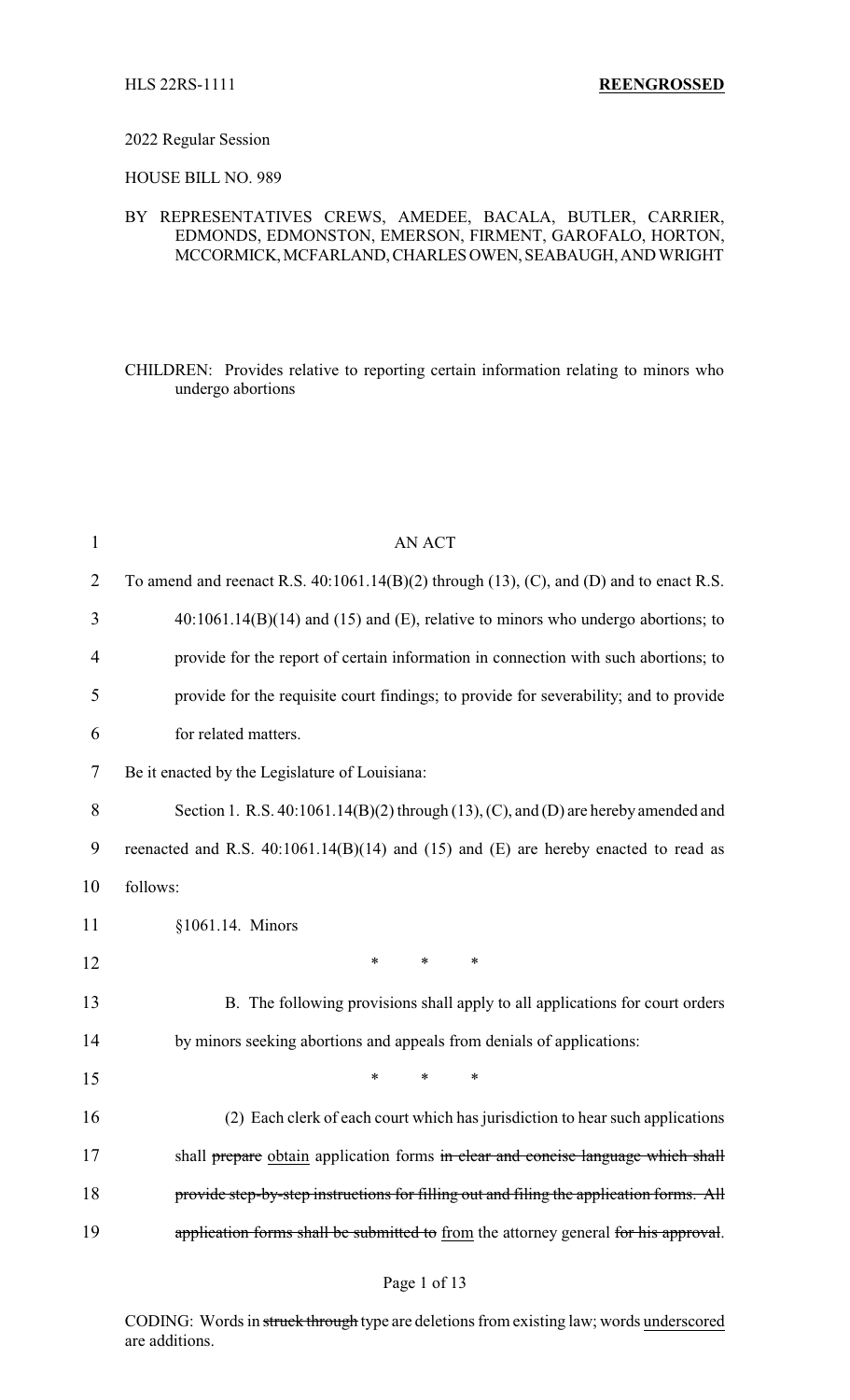A docket number shall be assigned and the case publicly docketed as In re: Application of Jane Doe Pursuant to this Section. All filings shall be sealed, including this application. The identity of the minor shall be proven through photo identification or a copy of the minor's birth certificate. The clerk shall adopt a process that maintains the minor's confidentiality while ensuring that the judge knows her identity and the facts necessary for making a decision. The clerk may communicate with another clerk regarding the existence or non-existence of another judicial bypass application, provided that both clerks shall maintain the confidentiality of the application. Each clerk shall assist each minor who requests assistance in filling out or filing the application forms.

 (3)(a) Each application shall be heard in chambers, anonymously, in a summary manner, within four days, excluding legal holidays, of the filing thereof. Prior to granting the application, the judge shall determine whether a duplicate 14 petition has been filed in any other division of the court or in any other court with 15 jurisdiction pursuant to this Subsection.

 (b)(i) Prior to such ex parte hearing, the court is authorized to appoint an attorney to represent the interests of the unborn child, the interests of the parent, legal guardian, or lawful tutor, or the interests of any combination of these persons.

19 (ii) Prior to such ex parte hearing, the court may shall require the minor to participate in an evaluation with a medical professional other than the abortion provider to determine potential health risks to the minor, and also an evaluation and counseling session with a mental health professional from the Louisiana Department of Health, office of behavioral health, or a staff member from the Department of Children and Family Services, office of children and family services, or both. The court may refer the petitioner, if necessary, to the appropriate Louisiana Department of Health, office of behavioral health regional office to arrange the evaluation and counseling session within the four-day period prior to the ex parte hearing, as provided in this Paragraph. This referral may be made by the clerk upon the minor's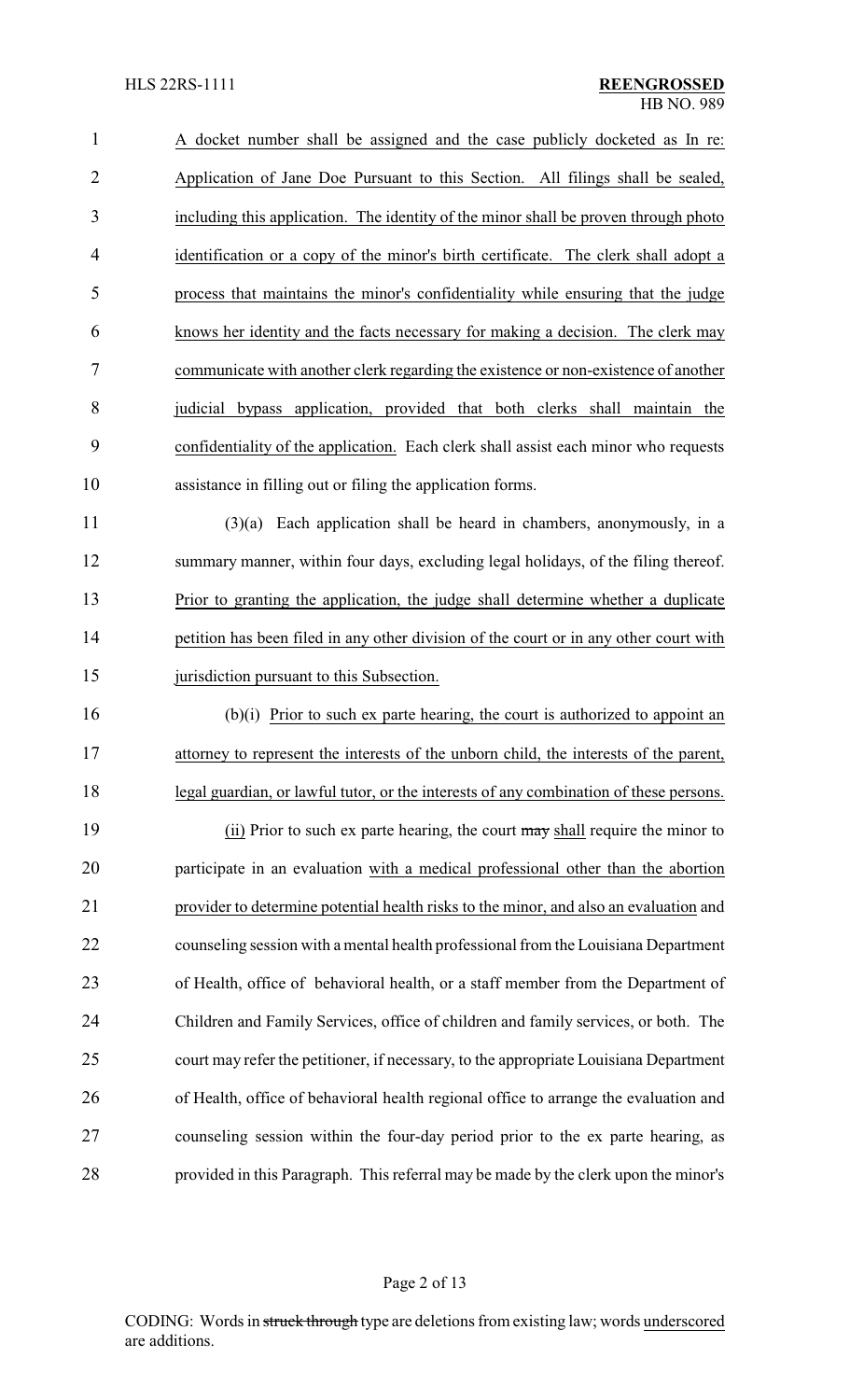1 filing the application when the court has issued a standing order authorizing same 2 and the circumstances fit the criteria of the standing order therefor.

3 (iii) (iii) Such evaluation and counseling session shall be for the purpose of developing trustworthy and reliable expert opinion concerning the minor's sufficiencyof knowledge, insight, judgment, and maturitywith regard to her abortion decision in order to aid the court in its decision and to make the state's resources available to the court for this purpose. Persons conducting such sessions shall employ the information and printed materials referred to in R.S. 40:1061.17 in examining how well the minor interviewed is informed about pregnancy, fetal development, abortion risks and consequences, the indicators of human trafficking, and abortion alternatives, and shall also endeavor to verify that the minor is seeking an abortion of her own free will and is not acting under intimidation, threats, abuse, undue pressure, or extortion by any other persons and is not a victim of a coerced abortion as defined in Children's Code Article 603.

15 (iii) (iv) For purposes of providing screening to protect the safety and well- being of the minor, such evaluation and counseling session shall also endeavor to ascertain whether the minor is pregnant as a result of sexual activity constituting a crime under the laws of this state, or as a result of commercial sexual exploitation of the minor, and shall inform the minor of resources available for her protection.

20  $(iv)(v)$  The results of such evaluation and counseling shall be reported to the 21 court by the most expeditious means, commensurate with security and 22 confidentiality, to assure receipt by the court prior to or at the ex parte hearing.

23 (4)(a) If the minor has not been interviewed in such evaluation and 24 counseling session prior to the ex parte hearing, such that the court does not have the 25 benefit of the required report, then the court may appoint a certified child advocate 26 attorney to be present with the minor at the ex parte hearing for the purpose of 27 assisting the minor in communicating to the court whether her abortion decision is 28 made with sufficient maturity and free and informed consent, commensurate with the 29 duty of confidentiality. A certified child advocate attorney shall be given sufficient

#### Page 3 of 13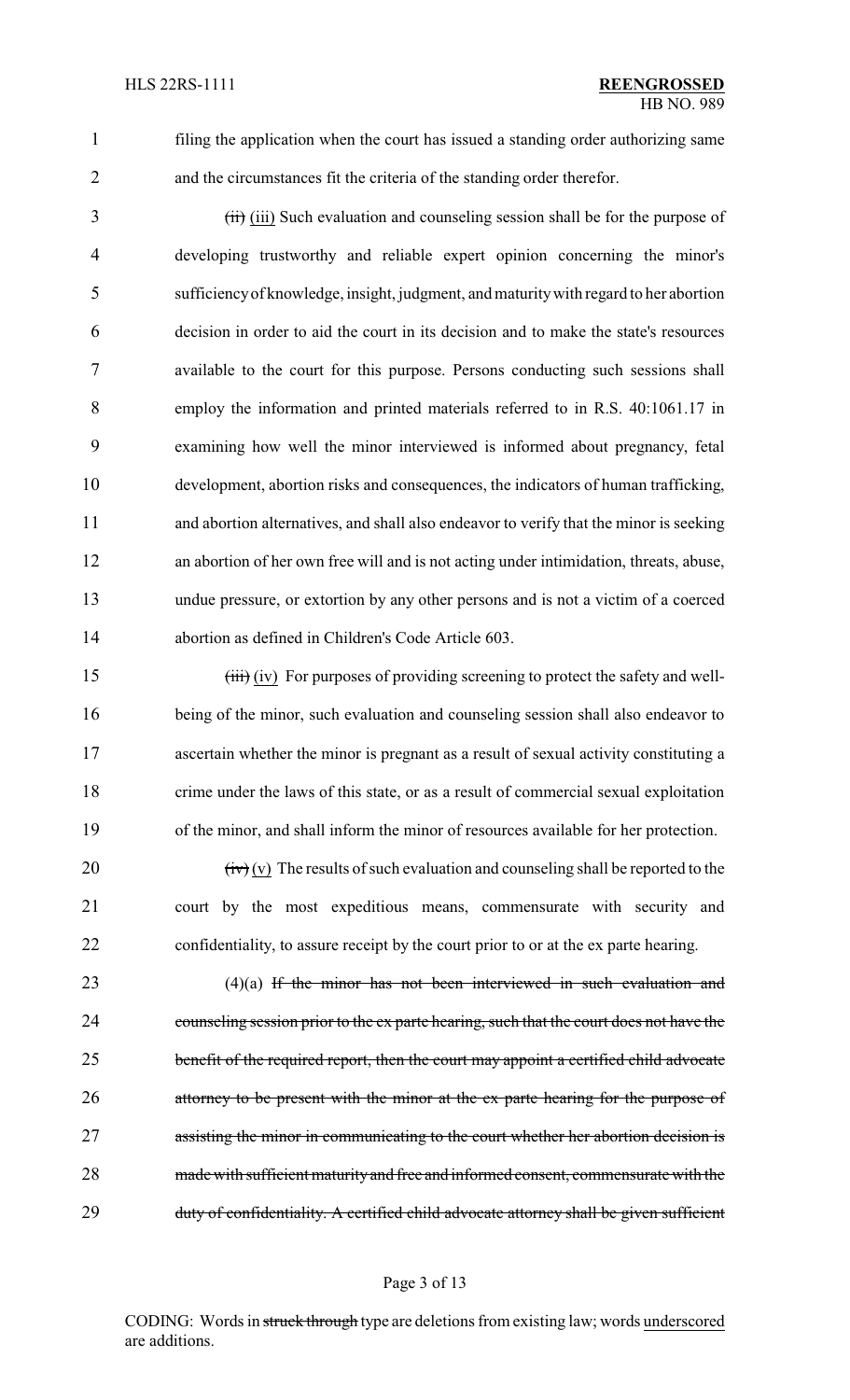| $\mathbf 1$ | time on the same day as the ex parte hearing to review with the minor the              |
|-------------|----------------------------------------------------------------------------------------|
| 2           | information and printed materials referred to in R.S. 40:1061.17, in evaluating how    |
| 3           | well the minor is informed about pregnancy, fetal development, abortion risks and      |
| 4           | consequences, the indicators of human trafficking, and abortion alternatives. The      |
| 5           | certified child advocate attorney shall also endeavor to assist in the court's         |
| 6           | determination of whether the minor is seeking the abortion of her own free will and    |
| 7           | is not acting under intimidation, threats, undue pressure, or extortion by other       |
| 8           | persons, is not a victim of coerced abortion as defined in Children's Code Article     |
| 9           | 603, and is not in need of assistance or protective orders if the minor is a victim of |
| 10          | commercial sexual exploitation as defined in Children's Code Article 603, or any       |
| 11          | crime against the child as defined in Children's Code Article 603. The pregnant        |
| 12          | minor shall prove by clear and convincing evidence that she is sufficiently mature     |
| 13          | and capable of giving informed consent based on her experience level, perspective,     |
| 14          | judgment, and age.                                                                     |
| 15          | In assessing the pregnant minor's experience level, the court may<br>(b)               |
| 16          | consider, among other relevant factors, the pregnant minor's age and experiences       |
| 17          | working outside of the home, living away from her home, traveling on her own,          |
| 18          | handling personal finances, and making other significant decisions.                    |
| 19          | (c) In assessing the pregnant minor's perspective, the court may consider,             |
| 20          | among other relevant factors, what steps the pregnant minor took to explore her        |
| 21          | options and the extent to which she considered and weighed the potential               |
| 22          | consequences of each option.                                                           |
| 23          | In assessing the pregnant minor's judgment, the court may consider,<br>(d)             |
| 24          | among other relevant factors, the pregnant minor's conduct since learning of her       |
| 25          | pregnancy and her intellectual ability to understand her options and to make a         |
| 26          | meaningful, informed decision.                                                         |
| 27          | (e) In assessing the pregnant minor's age, the court shall appoint a certified         |
| 28          | child advocate attorney if the minor is younger than the age of fifteen. If the minor  |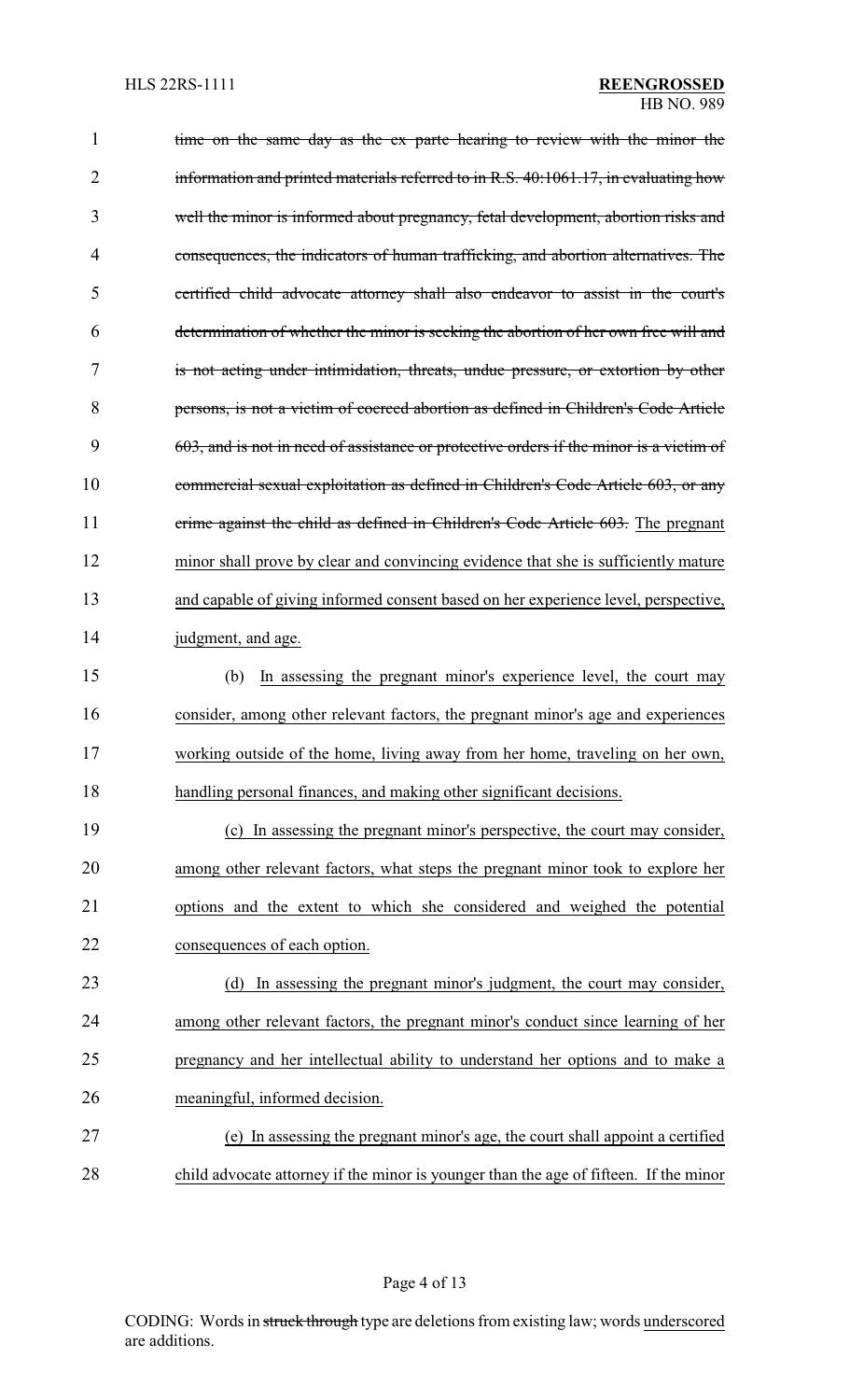| $\mathbf{1}$   | is under the age of thirteen, there shall be a rebuttable presumption that the child is |
|----------------|-----------------------------------------------------------------------------------------|
| $\overline{2}$ | not capable of being sufficiently well-informed and mature.                             |
| 3              | (f) In assessing whether the pregnant minor is well-informed, the court may             |
| 4              | consider any of the following:                                                          |
| 5              | (i) Whether the pregnant minor has obtained information from a healthcare               |
| 6              | provider about the health risks associated with an abortion at the particular stage of  |
| 7              | the minor's pregnancy and that she understands those risks.                             |
| 8              | (ii) Whether the pregnant minor is knowledgeable about her own medical                  |
| 9              | history and her family's medical history.                                               |
| 10             | (iii) Whether the pregnant minor understands the alternatives to abortion and           |
| 11             | their implications, including adoption and keeping the child.                           |
| 12             | (iv) Whether the minor is aware of the emotional and psychological aspects              |
| 13             | of undergoing an abortion.                                                              |
| 14             | (v) Whether the minor requested consent from her parent, legal guardian, or             |
| 15             | tutor and was denied consent. If the parent declined to consent to the abortion, the    |
| 16             | court shall notify the parent, legal guardian, or tutor that they have the option to    |
| 17             | submit information to the court, whether in camera, by video conference, or by a        |
| 18             | written filing. The court may further consider whether the pregnant minor is being      |
| 19             | guided, influenced, or persuaded by a representative of the abortion facility or by a   |
| 20             | special interest group or advocate.                                                     |
| 21             | (5) If the court, using reasoned judgment and evidentiary evaluation, finds,            |
| 22             | by clear and convincing evidence, that the minor is sufficiently mature and well        |
| 23             | enough informed to make the decision concerning the abortion on her own, and            |
| 24             | further finds that the minor is not a victim of coerced abortion, and is seeking the    |
| 25             | abortion of her own free will, the court shall issue an order authorizing the minor to  |
| 26             | act on the matter without parental consultation or consent. To avoid the increase in    |
| 27             | potential health complications as the pregnancy continues, the judicial bypass order    |
| 28             | shall expire after ten days. The judicial bypass order shall indicate the exact date    |
| 29             | that it expires.                                                                        |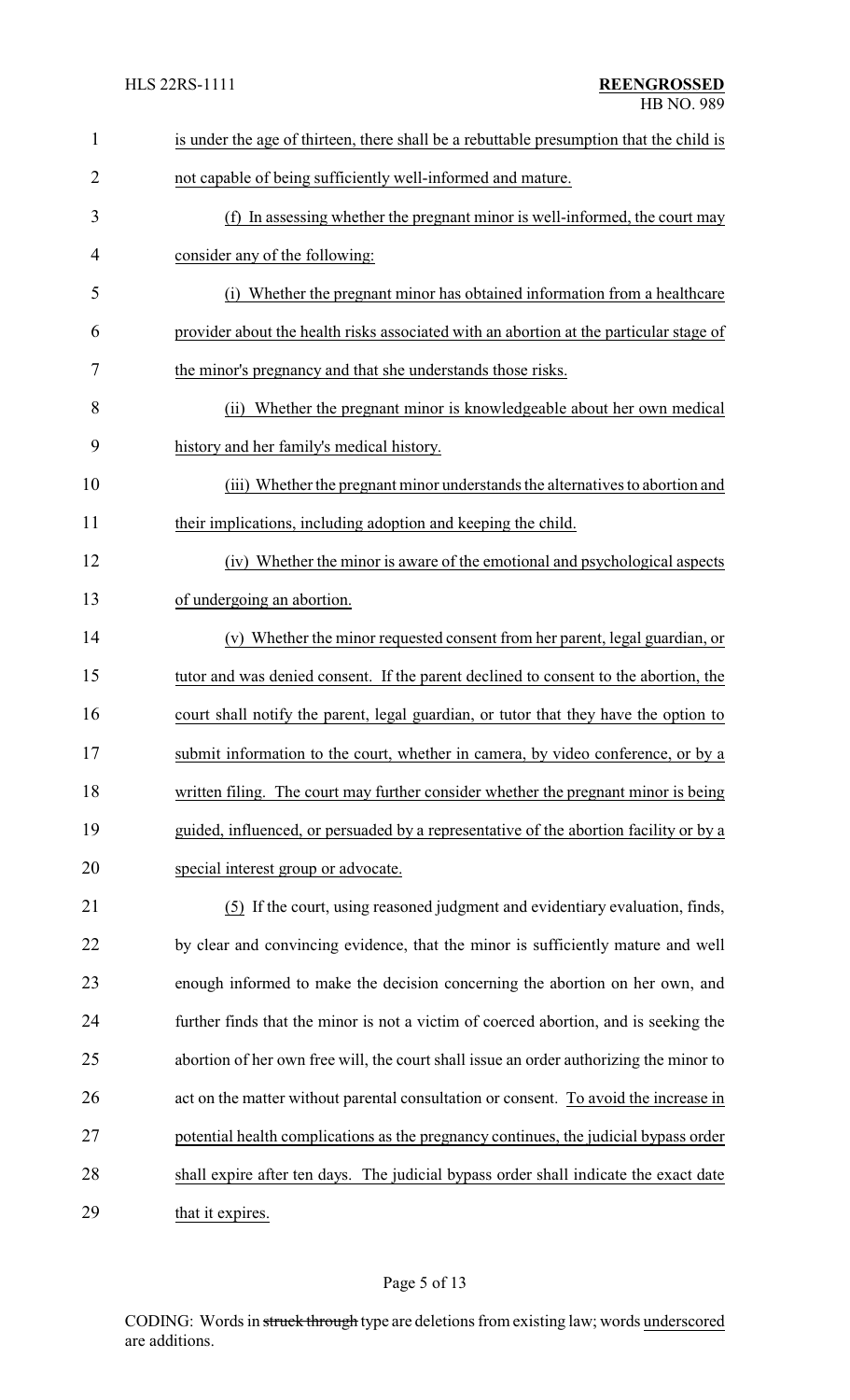1 (c) (6) Whether or not the court authorizes the abortion, if the court finds by a preponderance of the evidence that the minor is a victim of commercial sexual exploitation as defined in Children's Code Article 603, or rape or any other crime against the child as defined in Children's Code Article 603, the court may issue any appropriate protective orders or afford the minor the continued services of a court-appointed special advocate, or both.

 $(5)(7)$  If the court finds that the minor is not sufficiently mature and well enough informed to make a decision intelligently among the alternatives, the court shall decide whether or not it would be in the best interest of the minor to notify her parents or guardian of the proceedings. If the court finds that it is in the minor's best interest to notify her parents or guardian, the court shall so notify and reconvene the proceedings within forty-eight hours with the parents or guardian present to advise and counsel the minor and aid the court in making its determination whether or not 14 the abortion would be in the best interest of the minor.

 $(6)$  (8) If the court finds that the minor is not sufficiently mature and well enough informed to make the decision concerning the abortion and further finds that it would not be in the minor's best interest to notify her parents or guardian, the court 18 shall issue an order authorizing the abortion if the court finds, by clear and 19 convincing evidence, that the abortion would be in the best interest of the minor. 20 However, as appoint a certified child advocate attorney to determine whether the pregnant minor is in danger. If the pregnant minor is in danger, the court may issue any appropriate protective orders or afford the minor the continued services of a court-appointed special advocate, or both. As stated in Bellotti v. Baird, 443 U.S. 622, 647 (1979), "the court may deny the abortion request of an immature minor in the absence of parental consultation if it concludes that her best interests would be served thereby."

27  $(7)$  (9) In all cases, the court shall issue its final judgment and order immediately upon completion of the reconvened hearing, if there is one, or immediately upon completion of the original ex parte hearing, if there is no

### Page 6 of 13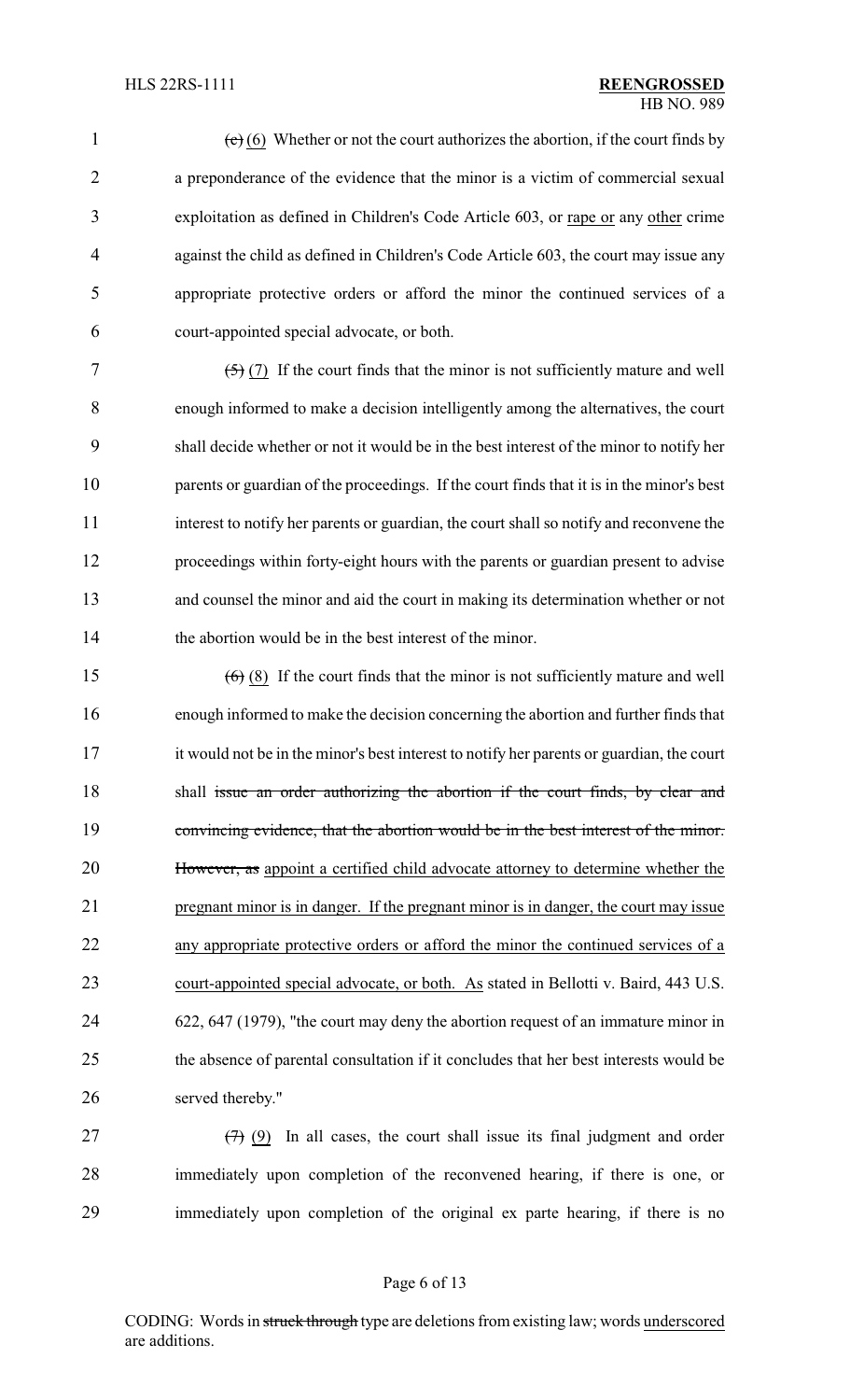| $\mathbf{1}$   | reconvened hearing, and in any case where unusual justification exists for taking the             |
|----------------|---------------------------------------------------------------------------------------------------|
| $\overline{2}$ | matter under advisement, the court shall report taking the matter under advisement                |
| 3              | to the Supreme Court of Louisiana and to the court of appeal for the circuit to which             |
| 4              | appeals lie from the court and shall issue its final judgment and order within forty-             |
| 5              | eight hours after taking the matter under advisement at the completion of such                    |
| 6              | hearing. Appeals from decisions of the court hearing the application shall be by trial            |
| 7              | de novo in the court of appeal.                                                                   |
| 8              | $(8)$ (10) Each clerk of each court of appeal shall prepare appeal forms in                       |
| 9              | clear and concise language which shall provide step-by-step instructions for filling              |
| 10             | out and filing the appeal forms. All appeal forms shall be submitted to the attorney              |
| 11             | general for his approval. Each clerk shall assist each minor who requests assistance              |
| 12             | in filling out or filing the appeal forms.                                                        |
| 13             | $(9)(11)$ Each appeal shall be heard in chambers, anonymously, in a summary                       |
| 14             | manner, and within forty-eight hours of the filing thereof.                                       |
| 15             | $(10)(12)$ The decision of the court of appeal shall be based on the criteria                     |
| 16             | provided in Paragraphs $(4)$ , $(5)$ , and $(6)$ $(4)$ through $(8)$ of this Subsection, and such |
| 17             | court shall issue its final judgment and order within forty-eight hours of its hearing.           |
| 18             | $(11)$ $(13)$ Each minor who declares to the clerk of the court hearing the                       |
| 19             | application or appeal that she does not have sufficient funds to pay for the costs of             |
| 20             | the application or the appeal shall be allowed to proceed in forma pauperis.                      |
| 21             | $(12)$ (14) Each minor who files an application or an appeal shall be entitled                    |
| 22             | to an initial hearing and a determination by the court independently of any notice to             |
| 23             | or consultation with her parents, tutor, or guardian.                                             |
| 24             | $(13)$ (15) Except as otherwise provided in this Section, or as otherwise                         |
| 25             | provided by rule of court, hearings of applications and appeals shall be conducted in             |
| 26             | accordance with the provisions of the Louisiana Children's Code.                                  |
| 27             | C.(1) A form created by the Louisiana Department of Health shall be used                          |
| 28             | by physicians to obtain the consent required prior to performing an abortion on a                 |
| 29             | minor who is not emancipated.                                                                     |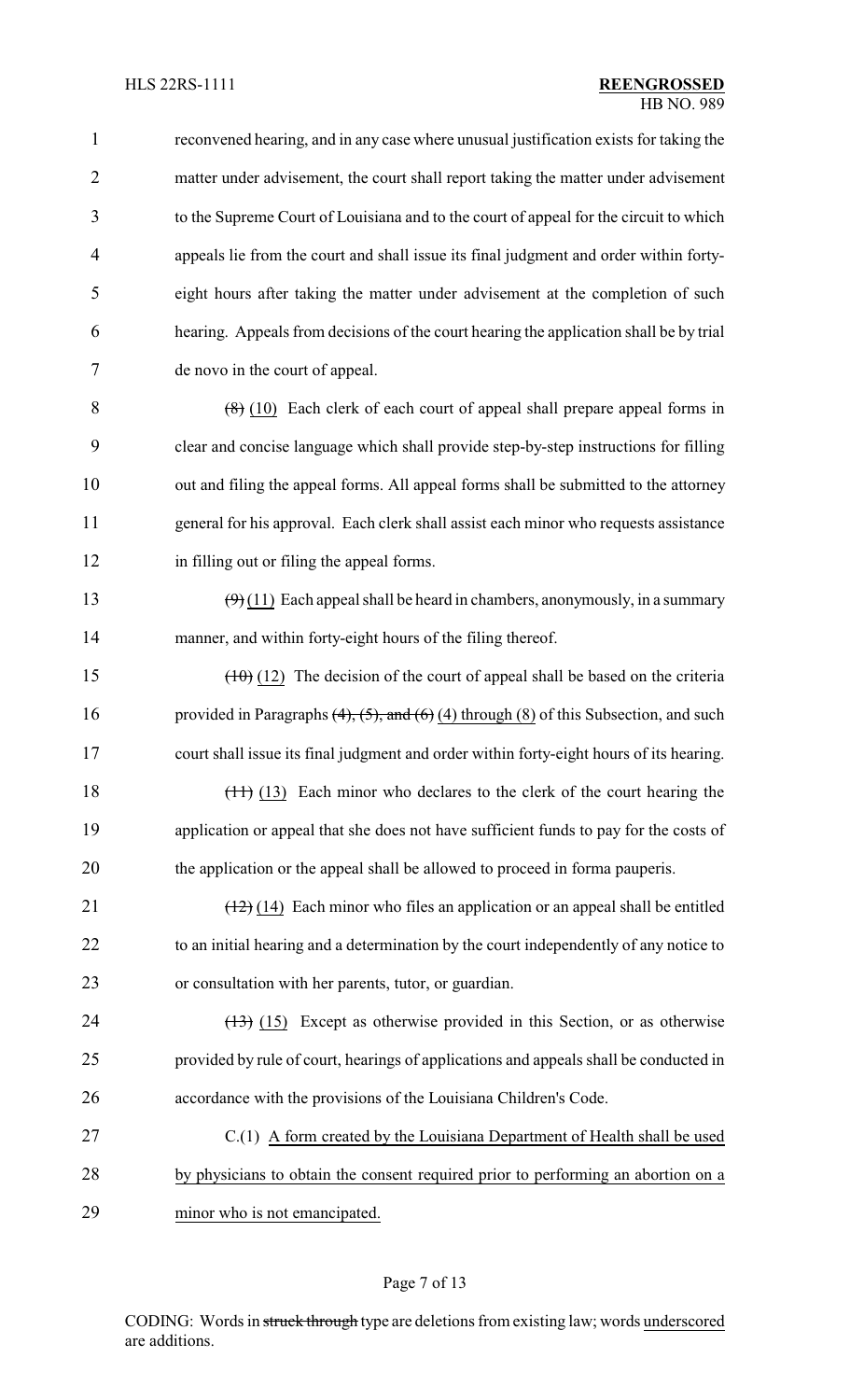| $\mathbf{1}$   | A form is not valid and consent is not sufficient unless all of the<br>(2)              |
|----------------|-----------------------------------------------------------------------------------------|
| $\overline{2}$ | following conditions and requirements are met:                                          |
| 3              | (a) A parent or legal guardian initials each page of the form, indicating that          |
| 4              | the parent or legal guardian has read and understands the information included on       |
| 5              | that page.                                                                              |
| 6              | (b) A parent or legal guardian signs the last page of the form in the presence          |
| 7              | of a person who is a notary public.                                                     |
| 8              | The minor initials each list of risks and hazards as detailed in<br>(c)                 |
| 9              | Subparagraph $(3)(d)$ of this Subsection.                                               |
| 10             | (d) The minor signs a consent statement, as described in Subparagraph $(3)(f)$          |
| 11             | of this Subsection.                                                                     |
| 12             | (e) The physician signs the declaration described in Subparagraph $(3)(g)$ of           |
| 13             | this Subsection.                                                                        |
| 14             | The form shall include but not be limited to all of the following:<br>(3)               |
| 15             | A description of the minor's rights, including her right to informed<br>(a)             |
| 16             | consent.                                                                                |
| 17             | (b) A description of the parent's or legal guardian's rights under Louisiana            |
| 18             | <u>law.</u>                                                                             |
| 19             | A detailed description of the surgical or medical procedures that are<br>(c)            |
| 20             | planned to be performed on the minor.                                                   |
| 21             | (d) A detailed list of the risks and hazards related to the surgical and medical        |
| 22             | procedures planned for the minor, including but not limited to all of the following:    |
| 23             | Risks and hazards that may occur in connection with any surgical,<br>(i)                |
| 24             | medical, or diagnostic procedure, including but not limited to potential for infection, |
| 25             | blood clots in veins and lungs, hemorrhaging, allergic reactions, or death.             |
| 26             | (ii) Risks and hazards that may occur with a surgical abortion, including but           |
| 27             | not limited to hemorrhaging, uterine perforation or other damage to the uterus,         |
| 28             | sterility, injury to the bowel or bladder, hysterectomy as a result of complication or  |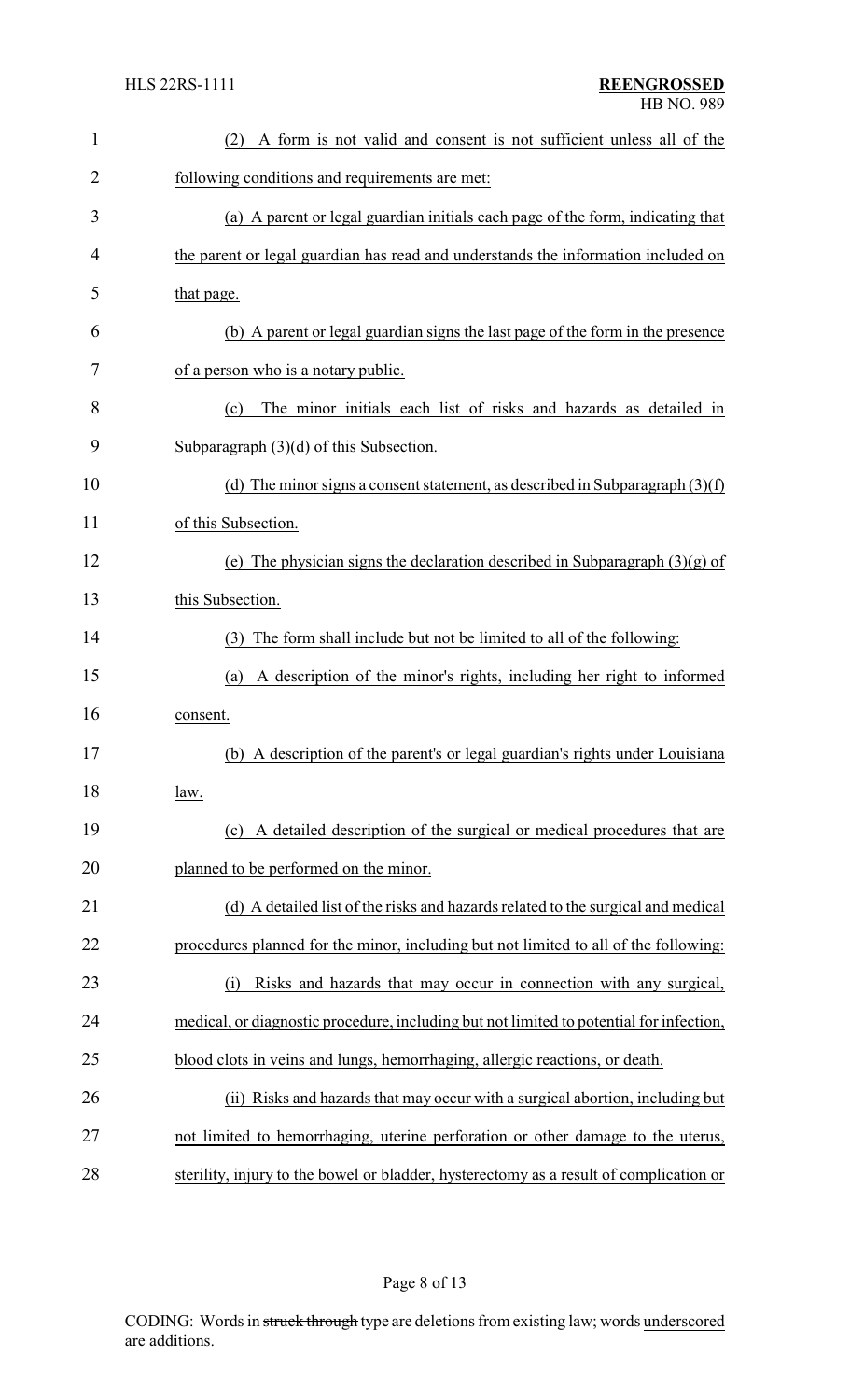| $\mathbf{1}$   | injury during the procedure, and failure to remove all products of conception, which   |
|----------------|----------------------------------------------------------------------------------------|
| $\overline{2}$ | may result in an additional procedure.                                                 |
| 3              | Risks and hazards that may occur with a medical or non-surgical<br>(iii)               |
| 4              | abortion, including but not limited to hemorrhaging, failure to remove all products    |
| 5              | of conception that may result in an additional procedure, sterility, and possible      |
| 6              | continuation of pregnancy.                                                             |
| 7              | Risks and hazards of the particular procedure planned for the minor<br>(iv)            |
| 8              | including but not limited to cramping of the uterus or pelvic pain, infection of the   |
| 9              | female organs, cervical laceration, incompetent cervix, and emergency treatment for    |
| 10             | complications.                                                                         |
| 11             | A description of additional information that shall be provided by the<br>(e)           |
| 12             | physician to the minor in accordance with Louisiana law, including but not limited     |
| 13             | to the probable gestational age of the unborn baby, the availability of medical        |
| 14             | assistance benefits and other resources, the father's responsibilities, the adoption   |
| 15             | option, and all other information contained in the Women's Right to Know booklet.      |
| 16             | A consent statement shall be signed by the minor. The consent statement<br>(f)         |
| 17             | shall include but is not limited to all of the following points, which shall be        |
| 18             | individually initialed by the minor:                                                   |
| 19             | (i) That the minor understands that the doctor is going to perform an abortion         |
| 20             | on her which will end her pregnancy and will result in the death of her unborn child.  |
| 21             | That the minor is not being forced to have an abortion, and that she has<br>(ii)       |
| 22             | the choice not to have the abortion and may withdraw consent prior to the abortion.    |
| 23             | That the minor gives permission for the procedure.<br>(iii)                            |
| 24             | (iv) That the minor understands that there are risks and hazards that could            |
| 25             | affect her if she has the planned surgical or medical procedure.                       |
| 26             | (v) That the minor has been given the opportunity to ask questions about her           |
| 27             | condition, alternative forms of treatment, risk of non-treatment, the procedures to be |
| 28             | used, and the risks and hazards involved.                                              |
| 29             | (vi) That the minor has been given information required in R.S. 40:1061.17.            |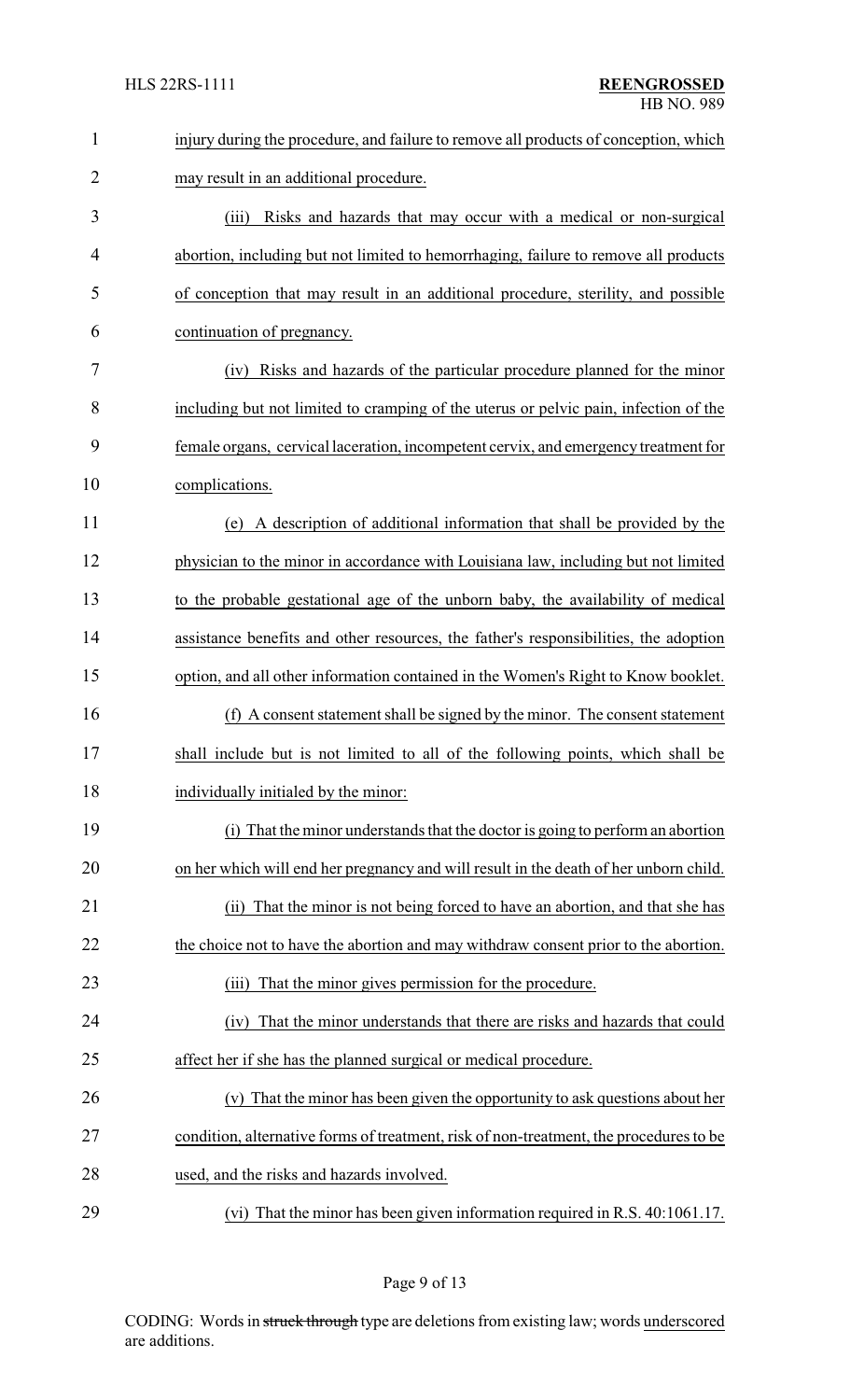| 1              | (vii) That the minor has sufficient information to give informed consent.             |
|----------------|---------------------------------------------------------------------------------------|
| $\overline{2}$ | (g) A physician declaration, which shall be signed by the physician, stating          |
| 3              | that the physician or his assistant has, as required, explained the procedure and the |
| 4              | contents of this form to the minor and her parent or legal guardian and has answered  |
| 5              | all questions. Further, to the best of the physician's knowledge, the patient and her |
| 6              | parent or legal guardian have been adequately informed and have consented to the      |
| 7              | procedure.                                                                            |
| 8              | A parental consent statement that is signed by the parent or legal<br>(h)             |
| 9              | guardian and states all of the following:                                             |
| 10             | (i) That the parent or legal guardian understands that the doctor signing the         |
| 11             | physician declaration is going to perform an abortion on the minor, which will end    |
| 12             | her pregnancy and result in the death of her unborn child.                            |
| 13             | That the parent or legal guardian has had the opportunity to read this<br>(i)         |
| 14             | form or have it read and has initialed each page.                                     |
| 15             | That the parent or legal guardian had the opportunity to ask questions<br>(iii)       |
| 16             | to the physician or the physician's assistant about the information in this form and  |
| 17             | the surgical and medical procedures to be performed on the minor.                     |
| 18             | That the parent or legal guardian believes that there is sufficient<br>(iv)           |
| 19             | information to give informed consent.                                                 |
| 20             | That, by the parent or legal guardian's signature, the parent or legal<br>(v)         |
| 21             | guardian affirms that the parent or legal guardian is the minor's father, mother, or  |
| 22             | legal guardian.                                                                       |
| 23             | (i) A page for the parent or legal guardian's signature that shall be notarized       |
| 24             | by a notary public.                                                                   |
| 25             | (j) Any additional information that is required to be provided to a woman in          |
| 26             | accordance with the laws of Louisiana in order for a physician to obtain her informed |
| 27             | consent prior to performing an abortion.                                              |
| 28             | $D(1)$ Nothing in this Section shall be construed as creating or recognizing          |
| 29             | a right to abortion.                                                                  |

# Page 10 of 13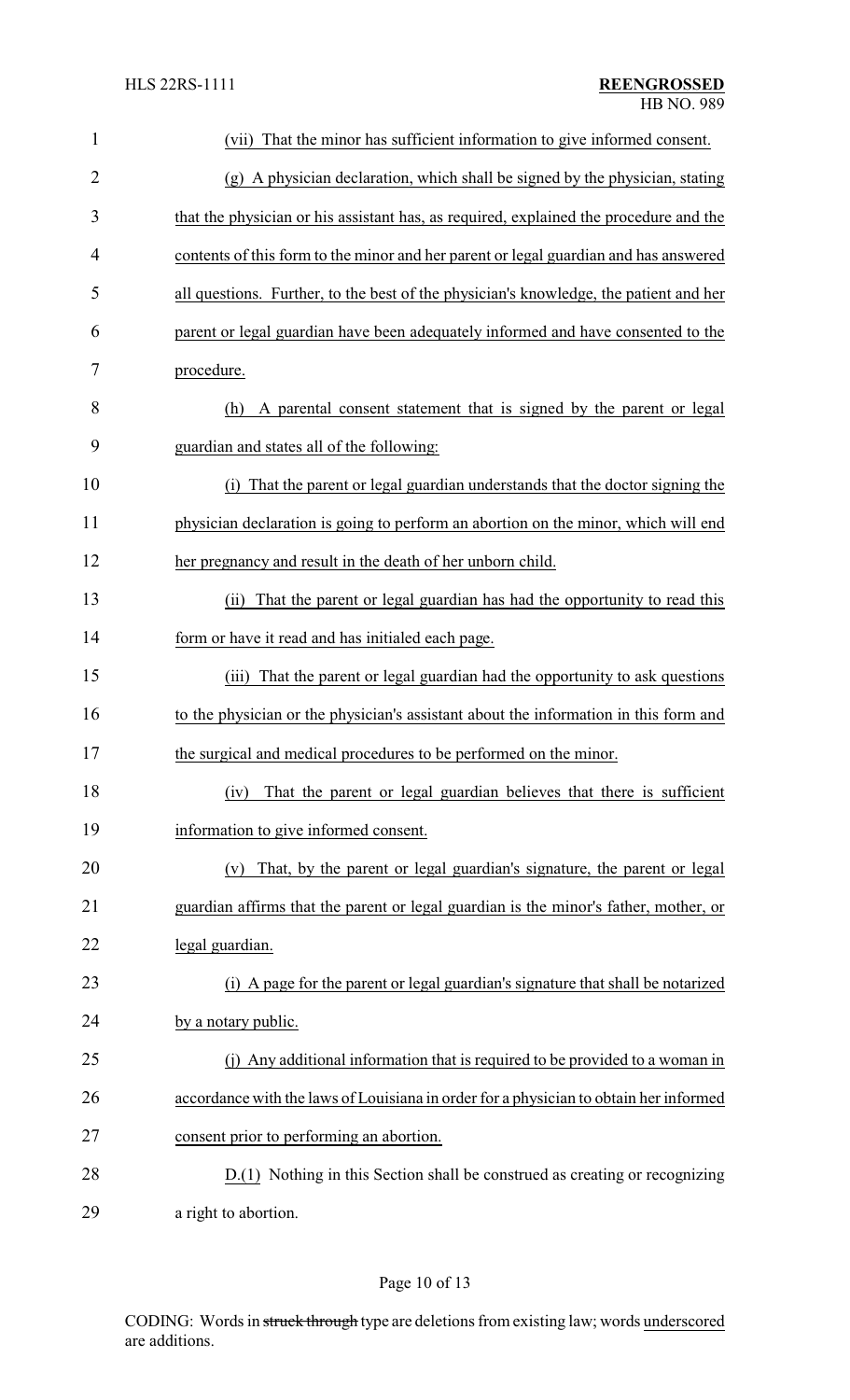| $\mathbf{1}$   | (2) It is not the intention of this Section to make lawful an abortion that is                  |
|----------------|-------------------------------------------------------------------------------------------------|
| $\overline{2}$ | unlawful on July 10, 1997, or which later becomes unlawful.                                     |
| 3              | <b>D.</b> E. Nothing in this Section shall be deemed or construed to affect or alter            |
| 4              | existing law on the confidentiality of proceedings and records related thereto, except          |
| 5              | to the extent specifically contained in this Section.                                           |
| 6              | Section 2. Any provision of this Act held to be invalid or unenforceable by its terms,          |
| $\overline{7}$ | or as applied to any person or circumstance, shall be construed so as to give it the maximum    |
| 8              | effect permitted by law, unless such holding is one of utter invalidity or unenforceability,    |
| 9              | in which event such provision shall be deemed severable in accordance with R.S. 24:175,         |
| 10             | and shall not affect the remainder hereof or the application of such provision to other persons |
| 11             | not similarly situated or to other, dissimilar circumstances.                                   |
|                |                                                                                                 |

## DIGEST

The digest printed below was prepared by House Legislative Services. It constitutes no part of the legislative instrument. The keyword, one-liner, abstract, and digest do not constitute part of the law or proof or indicia of legislative intent. [R.S. 1:13(B) and 24:177(E)]

| HB 989 Reengrossed | 2022 Regular Session | Crews |
|--------------------|----------------------|-------|
|                    |                      |       |

Abstract: Requires courts to obtain certain information when a minor undergoes an abortion and establishes certain requirements for court proceedings.

Present law prohibits physicians from performing or inducing an abortion upon any pregnant woman under the age of 18 years who is not emancipated judicially or married unless the physician or a qualified person acting as an agent of the physician has received certain documentation.

Present law requires a notarized statement signed by the parent, legal guardian, or tutor of the unemancipated minor declaring that the parent, legal guardian, or tutor has been informed that the minor intends to seek an abortion and consents to the abortion.

Present law requires the parent, legal guardian, or tutor of the unemancipated minor to provide sufficient evidence of identity via a valid and unexpired driver's license or a government-issued identification card.

Present law provides the applicability provisions for court orders by minors who seek to undergo abortion procedures and the requirements to appeal denials of applications for such procedures.

Present law requires each application to be heard in chambers, anonymously, in a summary manner, within four days of the filing of the application.

Present law requires certain evaluations and counseling sessions to be conducted prior to the ex parte hearing required by present law.

## Page 11 of 13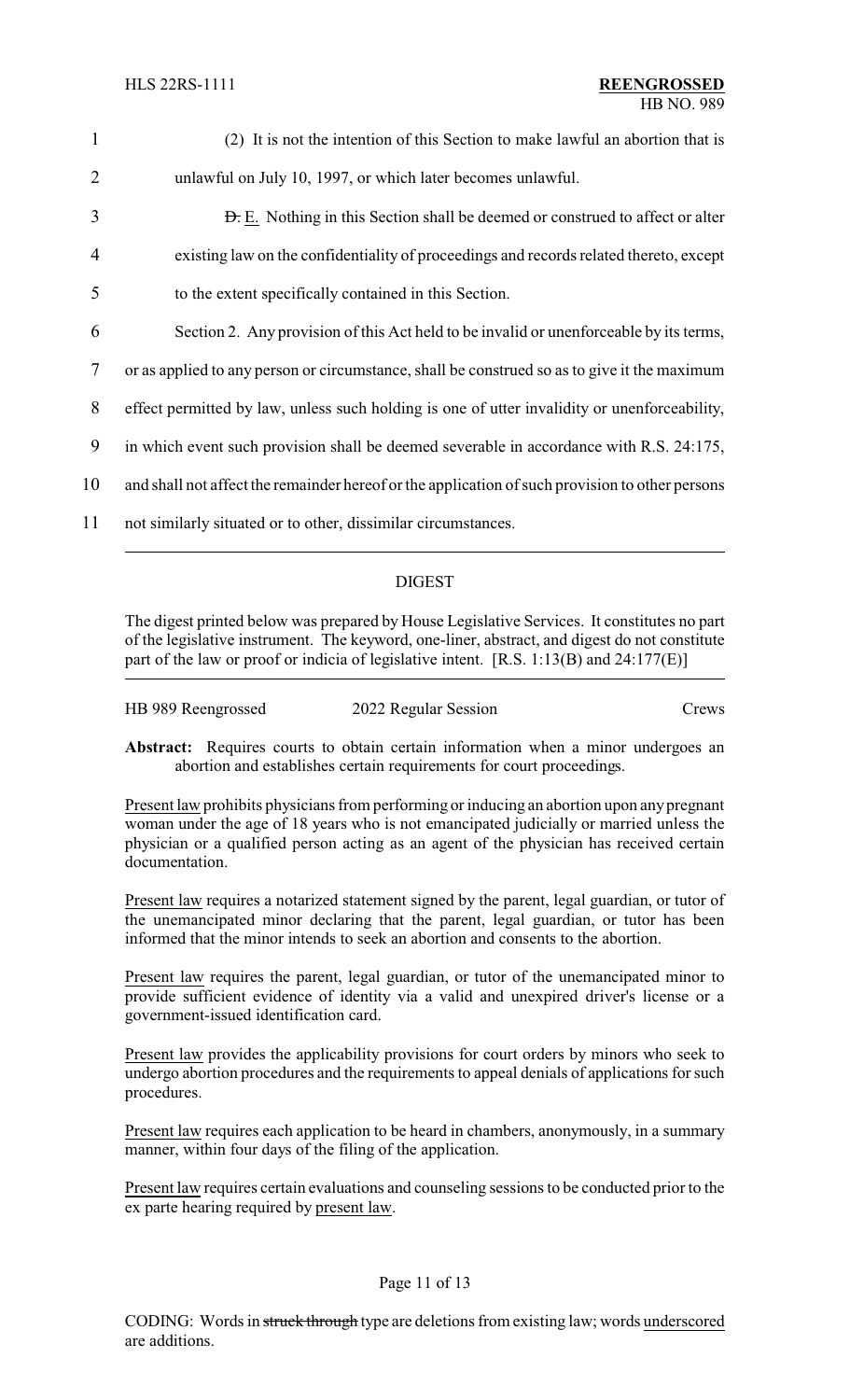Present law states that the court may appoint a certified child advocate attorney to the minor for the ex parte hearing for the purpose of assisting the minor in communicating to the court whether her abortion decision is made with sufficient maturity and free and informed consent.

Present law provides that the court may determine by clear and convincing evidence that the minor is sufficiently mature and well enough informed to make the decision concerning the abortion on her own and find whether the minor was a victim of coerced abortion. Absent such findings, present law provides that the court shall issue an order authorizing the minor to act on the matter without parental consultation or consent.

Present law provides that if the court finds by a preponderance of the evidence that the minor is a victim of commercial sexual exploitation or any crime against the minor, the court may issue the appropriate protective orders.

Present law provides that the court shall decide whether it would be in the best interest of the minor to notify her parents or guardian of the proceedings and determine whether the abortion would be in the best interest of the minor.

Present law details the necessary procedures to appeal the determination of the court.

Proposed law identifies the necessary findings of the court in its determination of whether a minor gave the necessary informed consent prior to undergoing the abortion procedure.

Proposed law identifies information that shall be obtained within the consent form from the physician.

Proposed law provides that if the court finds by a preponderance of the evidence that the minor is a victim of commercial sexual exploitation, or rape or any other crime against the child as defined in present law, the court may issue the appropriate protective orders.

Proposed law requires a pregnant minor to prove by clear and convincing evidence that she is sufficientlymature and capable of giving informed consent based on her experience level, perspective, judgment, and age.

Proposed law provides that the court may consider, among other relevant factors, the pregnant minor's age and experiences working outside the home, living away from home, traveling on her own, handling personal finances, the pregnant minor's conduct since learning of her pregnancy, what steps the pregnant minor took to explore her options, her intellectual ability to understand her options, the extent to which she considered the potential consequences of her options, and other relevant factors in its determination.

Proposed law provides that in assessing the pregnant minor's age, the court shall appoint a certified child advocate attorney if the minor is younger than the age of 15.

Proposed law provides that if the minor is under the age of 13, there shall be a rebuttable presumption that the child is not capable of being sufficiently well-informed and mature.

Proposed law details how the court may make its determination of whether the minor requested consent from her parent, legal guardian, or tutor and was denied consent.

Proposed law details how the court may make its determination of whether the pregnant minor is being guided, influenced, or persuaded by a representative of the abortion facility or by a special interest group or advocate.

Proposed law requires that a form created by the La. Dept. of Health be used by physicians to obtain the consent required prior to performing an abortion on a minor who is not emancipated.

### Page 12 of 13